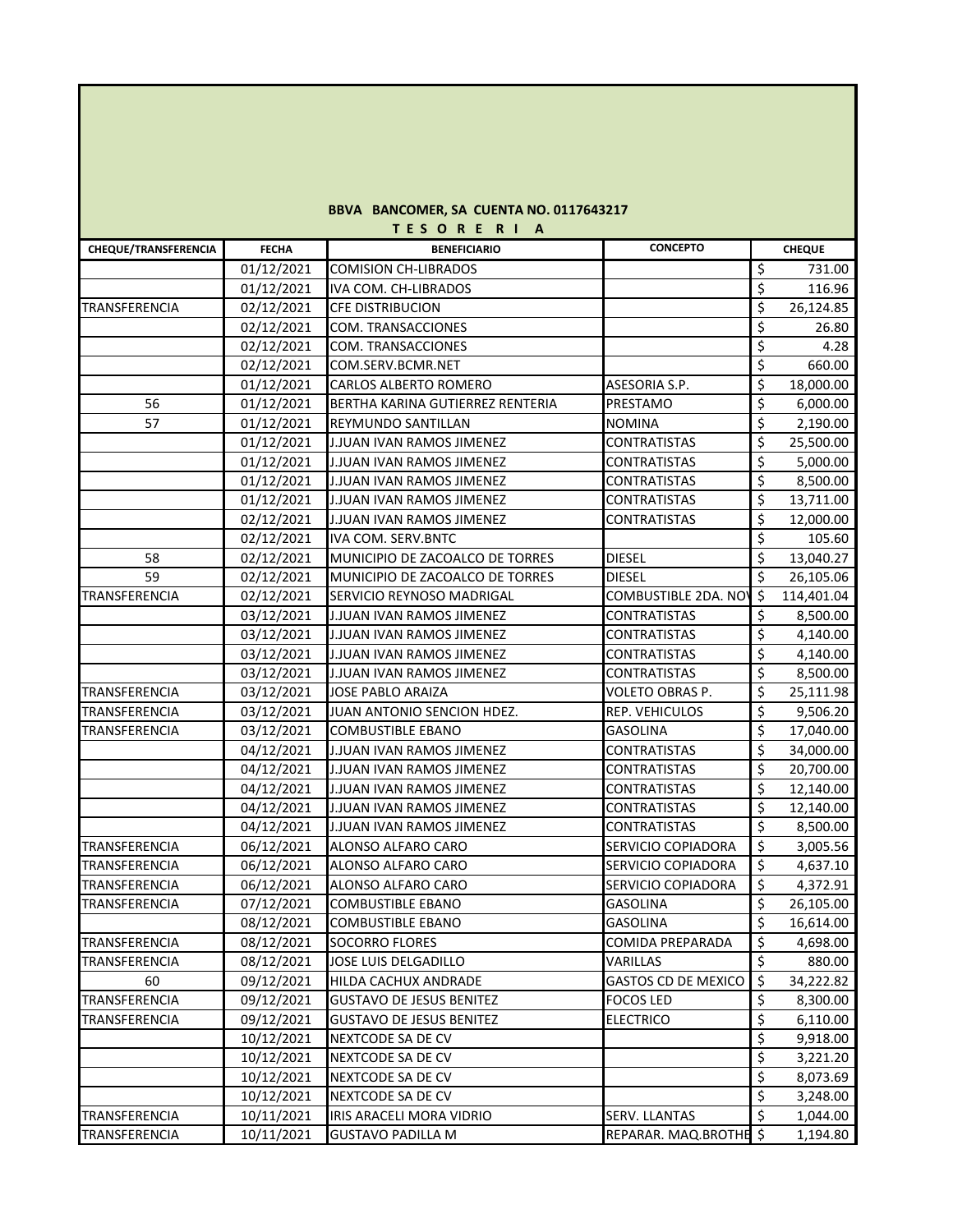| TRANSFERENCIA        | 10/11/2021 | LAS DOS VB SA DE CV                 | DR.VAGON                    | \$                  | 4,481.25   |
|----------------------|------------|-------------------------------------|-----------------------------|---------------------|------------|
| TRANSFERENCIA        | 10/11/2021 | LAS DOS VB SA DE CV                 | ALIMENTOS.AGUA P            | \$                  | 6,617.80   |
| TRANSFERENCIA        | 10/11/2021 | LAS DOS VB SA DE CV                 | <b>ART.VARIOS</b>           | \$                  | 1,860.45   |
| TRANSFERENCIA        | 10/11/2021 | <b>COMBUSTIBLE EBANO</b>            | <b>DIESEL</b>               | \$                  | 26,105.00  |
| TRANSFERENCIA        | 10/11/2021 | <b>COMBUSTIBLE EBANO</b>            | <b>GASOLINA</b>             | \$                  | 14,910.00  |
| TRANSFERENCIA        | 10/11/2021 | <b>CLAROSHOP COM SA DE CV</b>       | <b>IMPRESORA REGISTRO O</b> | \$                  | 5,399.00   |
| TRANSFERENCIA        | 10/11/2021 | CLAROSHOP COM SA DE CV              | COMPUTADORA PRESID          | ۱S.                 | 20,699.00  |
| TRANSFERENCIA        | 13/12/2021 | MARIO ALBERTO VALDIVIA G            | <b>BOLETIN JUDICIAL</b>     | \$                  | 290.00     |
| TRANSFERENCIA        | 13/12/2021 | PAGO CONTRIBUCIONES                 |                             | \$                  | 323.00     |
| TRANSFERENCIA        | 13/12/2021 | DULCE MARIA LOMELI NAZARIO          | REPAR. LLANTAS              | \$                  | 4,558.80   |
| TRANSFERENCIA        | 13/12/2021 | DULCE MARIA LOMELI NAZARIO          | REPAR. LLANTAS              | \$                  | 5,312.80   |
| <b>TRANSFERENCIA</b> | 13/12/2021 | KENWORTH DE JALISCO SA DE CV        | REFACC. Y MTO.              | \$                  | 23,642.11  |
| TRANSFERENCIA        | 13/12/2021 | TRACSA SAPI DE CV                   |                             | \$                  | 24,579.71  |
| <b>TRASPASO</b>      | 14/12/2021 | DEPOSITO CTA. PARTICIPACIONES       |                             |                     |            |
| TRANSFERENCIA        | 14/12/2021 | <b>GUSTAVO PADILLA M</b>            | TONER                       | \$                  | 846.80     |
| TRANSFERENCIA        | 14/12/2021 | <b>ESTEBAN MOLINA VAZQUEZ</b>       | MATERIAL ELECTRICO          | \$                  | 23,020.20  |
| TRANSFERENCIA        | 14/12/2021 | JOSE PABLO ARAIZA                   |                             | \$                  | 6,161.78   |
| TRANSFERENCIA        | 14/12/2021 | DULCE MARIA LOMELI NAZARIO          | REPAR. LLANTAS              | \$                  | 4,094.80   |
| TRANSFERENCIA        | 14/12/2021 | DULCE MARIA LOMELI NAZARIO          | REPAR. LLANTAS              | \$                  | 5,185.20   |
| TRANSFERENCIA        | 14/12/2021 | SOFIA BONALES G                     | <b>HOJAS MEMBRETADAS</b>    | \$                  | 5,510.00   |
| TRANSFERENCIA        | 14/12/2021 | <b>SOFIA BONALES G</b>              | <b>HOJAS MEMBRETADAS</b>    | \$                  | 6,960.00   |
| TRANSFERENCIA        | 14/12/2021 | MAURICIO GONZALEZ DIAZ              | INSTALA RADIADOR            | \$                  | 3,596.00   |
| <b>TRANSFERENCIA</b> | 14/12/2021 | COMERCIALIZADORA INDUSTRIAL ZAPOPAN |                             | \$                  | 25,566.40  |
| 61                   | 14/12/2021 | MARIA DE LOS ANGELES JACOBO         | <b>INDEMNIZACION POR M</b>  | $\zeta$             | 8,367.50   |
| 62                   | 14/12/2021 | MARIA DE LOS ANGELES JACOBO         | <b>INDEMNIZACION POR M</b>  | \$                  | 8,367.50   |
| 63                   | 14/12/2021 | MUNICIPIO DE ZACOALCO DE TORRES     | REPARACION URVAN            | \$                  | 4,176.00   |
| TRANSFERENCIA        | 15/12/2021 | SISTEMA INTERMUNICIPAL              | <b>RESIDUOS</b>             | \$                  | 294,191.56 |
| TRANSFERENCIA        | 15/12/2021 | <b>COMBUSTIBLE EBANO</b>            | COMBUSTIBLE                 | \$                  | 23,948.50  |
| 64                   | 15/12/2021 | <b>FRANCISCO RENE ZAVALA</b>        | <b>FINIQUITO</b>            | \$                  | 2,482.80   |
| 65                   | 15/12/2021 | MUNICIPIO DE ZACOALCO DE TORRES     | NOMINA                      | \$                  | 96,475.00  |
| 66                   | 15/12/2021 | MUNICIPIO DE ZACOALCO DE TORRES     | NOMINA 1RA. DIC             | \$                  | 54,921.00  |
| 67                   | 15/12/2021 | CANCELADO                           |                             | \$                  |            |
| TRANSFERENCIA        | 16/12/2021 | VICTORIA LOPEZ HDEZ.                |                             | \$                  | 7,650.00   |
| TRANSFERENCIA        | 16/12/2021 | SOFIA BONALES G                     | <b>GAFET Y LONAS</b>        | \$                  | 904.80     |
| 68                   | 16/12/2021 | MUNICIPIO DE ZACOALCO DE TORRES     | AGUINALDO                   | \$                  | 55,932.40  |
| 69                   | 16/12/2021 | MUNICIPIO DE ZACOALCO DE TORRES     | TELEFONOS                   | \$                  | 11,192.00  |
| TRANSFERENCIA        | 16/12/2021 | <b>SPARK DE OCCIDENTE SC</b>        | <b>CURSO CAPACITACION</b>   | İ\$                 | 8,316.00   |
| TRANSFERENCIA        | 16/12/2021 | SERVICIO REYNOSO MADRIGAL           | <b>GASOLINA</b>             | \$                  | 47,225.61  |
| TRANSFERENCIA        | 16/12/2021 | J. REFUGIO LARA CERVANTES           | SERVICIOS MEDICOS           | \$                  | 7,029.60   |
| TRANSFERENCIA        | 16/12/2021 | J. REFUGIO LARA CERVANTES           | VEH. OBRASP                 | \$                  | 26,192.80  |
| TRANSFERENCIA        | 16/12/2021 | J. REFUGIO LARA CERVANTES           | RANGER Y SILVERADO          | \$                  | 5,979.80   |
| TRANSFERENCIA        | 16/12/2021 | MAURICIO GONZALEZ DIAZ              | SOLDADURA Y REP. VEH        | $\ddot{\mathsf{S}}$ | 2,196.00   |
| TRANSFERENCIA        | 16/12/2021 | MANUEL ESPINOZA P                   |                             | \$                  | 13,800.01  |
| TRANSFERENCIA        | 16/12/2021 | MANUEL ESPINOZA P                   |                             | \$                  | 20,700.01  |
| TRANSFERENCIA        | 16/12/2021 | MANUEL ESPINOZA P                   |                             | \$                  | 20,700.01  |
| TRANSFERENCIA        | 16/12/2021 | MANUEL ESPINOZA P                   |                             | \$                  | 13,800.01  |
| TRANSFERENCIA        | 16/12/2021 | MANUEL ESPINOZA P                   |                             | \$                  | 29,800.01  |
| TRANSFERENCIA        | 16/12/2021 | MANUEL ESPINOZA P                   |                             | \$                  | 3,850.01   |
| TRANSFERENCIA        | 17/12/2021 | PAGO NOMINA                         | 1RA.DIC. ADMVA.             | \$                  | 816,468.20 |
| TRANSFERENCIA        | 17/12/2021 | PAGO NOMINA                         | 1RA.DIC. SEGURIDAD          | \$                  | 413,932.40 |
| TRANSFERENCIA        |            |                                     |                             | \$                  |            |
|                      | 17/12/2021 | <b>COMBUSTIBLE EBANO</b>            |                             |                     | 22,700.00  |
| 70                   | 20/12/2021 | MUNICIPIO DE ZACOALCO DE TORRES     | AGUINALDO OCT-DIC.20        | \$                  | 1,287.60   |
| 71                   | 20/12/2021 | MA. GPE. IRINEO ORTIZ               | NOMINA ALMACEN              | \$                  | 4,172.00   |
| 72                   | 20/12/2021 | JOSE LUIS OCHOA F                   | PRESTAMO                    | \$                  | 4,000.00   |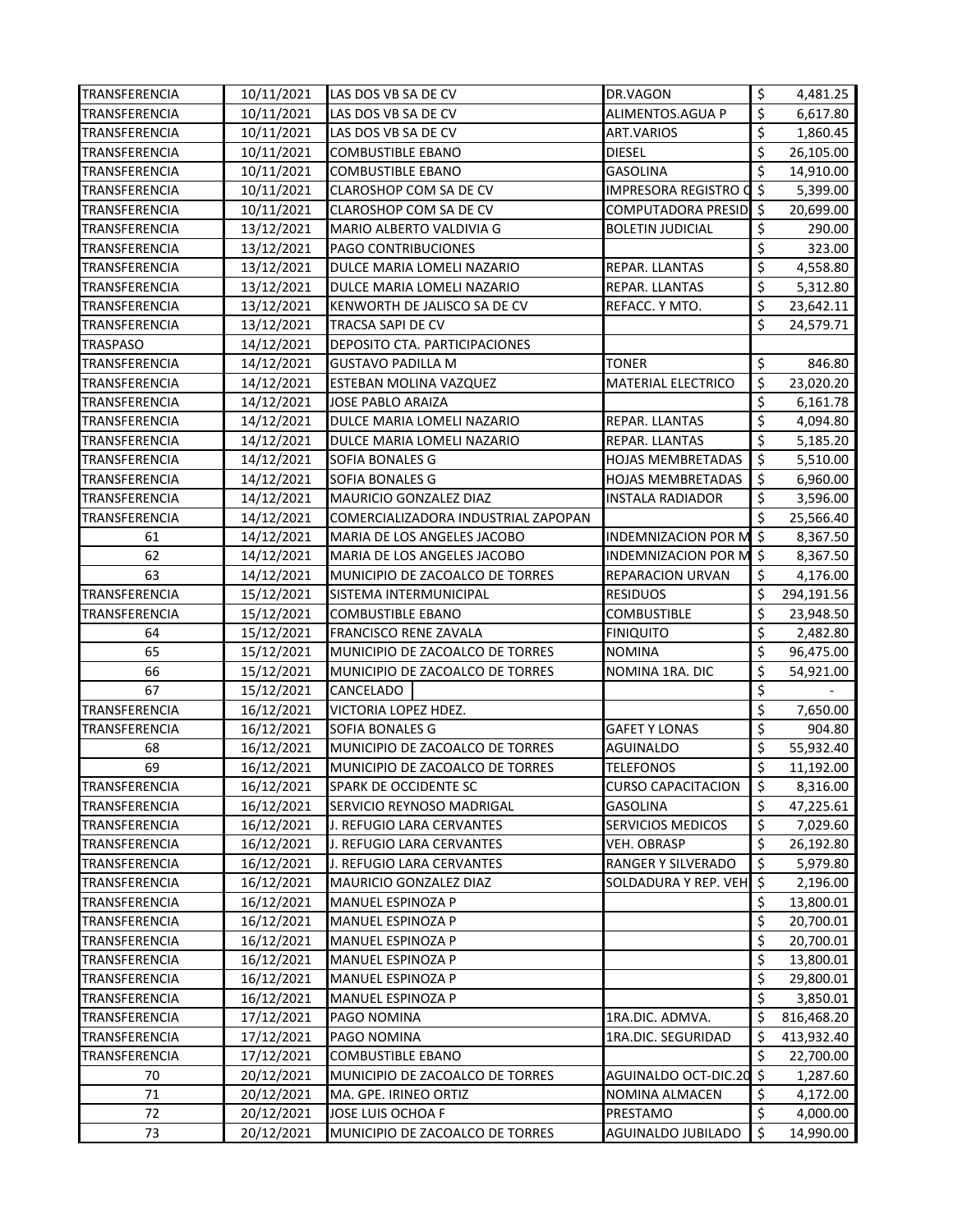| 74                   | 20/12/2021               | MUNICIPIO DE ZACOALCO DE TORRES                                    | AGUINALDO EVENTUALE \$        |                                | 89,120.00                |
|----------------------|--------------------------|--------------------------------------------------------------------|-------------------------------|--------------------------------|--------------------------|
| 75                   | 20/12/2021               | MUNICIPIO DE ZACOALCO DE TORRES<br><b>FONTANEROS Y GUARDI</b>      |                               | \$                             | 2,280.00                 |
| TRANSFERENCIA        | 20/12/2021               | <b>GUSTAVO DE JESUS BENITEZ</b>                                    | <b>HERRAMIENTAS</b>           | \$                             | 3,239.00                 |
| TRANSFERENCIA        | 20/12/2021               | <b>GUSTAVO DE JESUS BENITEZ</b><br>ART.VARIOS                      |                               | \$                             | 3,114.00                 |
| TRANSFERENCIA        | 20/12/2021               | SOFIA BONALES G<br>LONA                                            |                               | \$                             | 3,480.00                 |
| <b>TRANSFERENCIA</b> | 20/12/2021               | CR FORMAS SA DE CV                                                 | <b>IMPRESOS</b>               | \$                             | 6,496.00                 |
| TRANSFERENCIA        | 20/12/2021               | SOFIA BONALES G                                                    |                               | \$                             | 1,426.80                 |
| 76                   | 21/12/2021               | MUNICIPIO DE ZACOALCO DE TORRES                                    |                               | \$                             | 55,575.71                |
| 77                   | 21/12/2021               | CANCELADO                                                          |                               | \$                             |                          |
| 78                   | 21/12/2021               | NANCY TOSCANO HOYOS                                                |                               | \$                             | 10,000.00                |
| 79                   | 21/12/2021               | HOMERO NOEL BARRAGAN HDEZ.                                         |                               | \$                             | 3,768.40                 |
| 80                   | 21/12/2021               | JOSE GPE. MORA LEAL                                                |                               | \$                             | 9,883.20                 |
| TRANSFERENCIA        | 21/12/2021               | PEDRO CESAR SEVILLA V                                              | <b>MATERIAL</b>               | \$                             | 5,520.00                 |
| TRANSFERENCIA        | 21/12/2021               | DULCE MARIA LOMELI NAZARIO                                         | REPA. LLANTAS                 | \$                             | 2,610.00                 |
| TRANSFERENCIA        | 21/12/2021               | DULCE MARIA LOMELI NAZARIO                                         | REPA. LLANTAS                 | \$                             | 2,842.00                 |
| TRANSFERENCIA        | 21/12/2021               | COMBUSTIBLE EBANO                                                  | <b>GASOLINA</b>               | \$                             | 26,105.00                |
| TRANSFERENCIA        | 21/12/2021               | VICTORIA LOPEZ HDEZ.                                               | <b>REFACCIONES</b>            | \$                             | 8,935.00                 |
| TRANSFERENCIA        | 21/12/2021               | J. REFUGIO LARA CERVANTES                                          | REPARACION DE VEHICU          | $\zeta$                        | 10,724.20                |
| TRANSFERENCIA        | 21/12/2021               | J. REFUGIO LARA CERVANTES                                          | REPARACION DE VEHICU          | $\zeta$                        | 7,963.40                 |
| TRANSFERENCIA        | 21/12/2021               | J. REFUGIO LARA CERVANTES                                          | REPARACION DE VEHICU          | $\zeta$                        | 7,540.00                 |
| TRANSFERENCIA        | 21/12/2021               | J. REFUGIO LARA CERVANTES                                          | REPARACION DE VEHICU          | $\zeta$                        | 2,320.00                 |
| TRANSFERENCIA        | 21/12/2021               | J. REFUGIO LARA CERVANTES                                          | REPARACION DE VEHICU          | $\zeta$                        | 6,206.00                 |
| TRANSFERENCIA        | 22/12/2021               | FERNANDO MONTES MURATALLA                                          | <b>PINTURA</b>                | \$                             | 2,622.02                 |
| TRANSFERENCIA        | 22/12/2021               | FERNANDO MONTES MURATALLA                                          | <b>PINTURA</b>                | \$                             | 2,844.00                 |
| TRANSFERENCIA        | 22/12/2021               | JOSE LUIS HDEZ MONTES                                              | PAPELERIA                     | \$                             | 3,005.00                 |
| TRANSFERENCIA        | 22/12/2021               | JOSE LUIS HDEZ MONTES                                              | PEPELERIA                     | \$                             | 3,695.00                 |
| TRANSFERENCIA        | 22/12/2021               | JOSE PABLO ARAIZA                                                  | VOLTEO NO.1                   | \$                             | 42,726.24                |
| TRANSFERENCIA        | 22/12/2021               | JUAN PABLO BONALES TOSCANO                                         | LLANTAS                       | \$                             | 881.60                   |
| TRANSFERENCIA        | 23/12/2021               | MAURICIO GONZALEZ DIAZ                                             |                               | \$                             | 2,321.16                 |
| TRANSFERENCIA        | 23/12/2021               | JOSE LUIS HERNANDEZ MONTES                                         | PAPELERIA                     | \$                             | 6,785.00                 |
| TRANSFERENCIA        | 23/12/2021               | CYBERPUERTA SA DE CV                                               |                               | \$                             | 16,990.00                |
| TRANSFERENCIA        | 24/12/2021               | SOFIA BONALES G                                                    |                               | $\overline{\mathbf{S}}$        | 487.20                   |
| TRANSFERENCIA        | 24/12/2021               | ESTEBAN MOLINA VAZQUEZ                                             | <b>MATERIAL ELECTRICO</b>     | \$                             | 26,801.80                |
| TRANSFERENCIA        | 24/12/2021               | MIGUEL ERNESTO CUENCA                                              | RENTA BAÑOS DR. VAGO \$       |                                | 4,060.00                 |
| TRANSFERENCIA        | 24/12/2021               | OSCAR ALEJANDRO LLAMAS B                                           | FORMATOS MEDIA Y CU \$        |                                | 8,004.00                 |
| TRANSFERENCIA        | 24/12/2021               | OSCAR ALEJANDRO LLAMAS B                                           | <b>FORMATOS MEDIA CART</b>    | $\zeta$                        | 9,744.00                 |
| TRANSFERENCIA        | 24/12/2021               | <b>COMBUSTIBLE EBANO</b>                                           | COMBUSTIBLE                   | Ş                              | 18,744.00                |
| TRANSFERENCIA        | 24/12/2021               | <b>COMBUSTIBLE EBANO</b>                                           | <b>COMBUSTIBLE</b>            | \$                             | 26,105.00                |
| 81                   | 27/12/2021               | ROGELIO PEREZ PEÑA                                                 | <b>FINIQUITO</b>              | \$                             | 8,000.00                 |
| 82                   | 27/12/2021               | <b>BOCHITO TECHNOLOGIES</b>                                        | <b>SERVICIO</b>               | \$                             | 17,260.80                |
| 83                   | 27/12/2021               | MUNICIPIO DE ZACOALCO DE TORRES                                    | NOMINA DELEGADOS EF \$        |                                | 12,339.40                |
| 84                   | 27/12/2021               | CANCELADO                                                          | CANCELADO                     | \$                             |                          |
| TRANSFERENCIA        | 27/12/2021               | COMBUSTIBLE EBANO                                                  | <b>GASOLINA</b>               | \$                             | 19,596.00                |
| TRANSFERENCIA        | 28/12/2021               | TRACSA SAPI DE CV                                                  | LLAVES RETRO                  | \$                             | 1,130.69                 |
| TRANSFERENCIA        | 28/12/2021               | CARLOS ALBERTO ROMERO                                              | ASESORIA                      | \$                             |                          |
| 85                   | 28/12/2021               | CANCELADO                                                          | CANCELADO                     | \$                             | 18,000.02                |
|                      |                          |                                                                    | <b>JUBILADOS</b>              | \$                             |                          |
| 86<br>87             | 28/12/2021<br>28/12/2021 | MUNICIPIO DE ZACOALCO DE TORRES<br>MUNICIPIO DE ZACOALCO DE TORRES | NOMINA EFECTIVO 2DA.          | $\zeta$                        | 44,487.00                |
| 88                   |                          |                                                                    |                               | \$                             | 52,772.40                |
|                      | 28/12/2021               | CANCELADO                                                          | CANCELADO<br>NOMINA 2DA. DIC. | \$                             |                          |
| 89                   | 28/12/2021               | <b>IVAN HUIDOR TORIBIO</b>                                         |                               | \$                             | 957.00                   |
| 90                   | 28/12/2021               | VICTOR MANUEL BRISEÑO                                              | NOMINA 2DA. DIC.              |                                | 3,736.00                 |
| 91                   | 28/12/2021               | MUNICIPIO DE ZACOALCO DE TORRES                                    | <b>REPOSICION CAJA</b>        | \$                             | 65,576.18                |
| 92                   | 28/12/2021               | CANCELADO                                                          | CANCELADO                     | \$<br>$\overline{\mathcal{S}}$ |                          |
| 93                   | 29/12/2021               | CANCELADO                                                          | CANCELADO                     |                                | $\overline{\phantom{a}}$ |
| 94                   | 29/12/2021               | CANCELADO                                                          | CANCELADO                     | \$                             |                          |